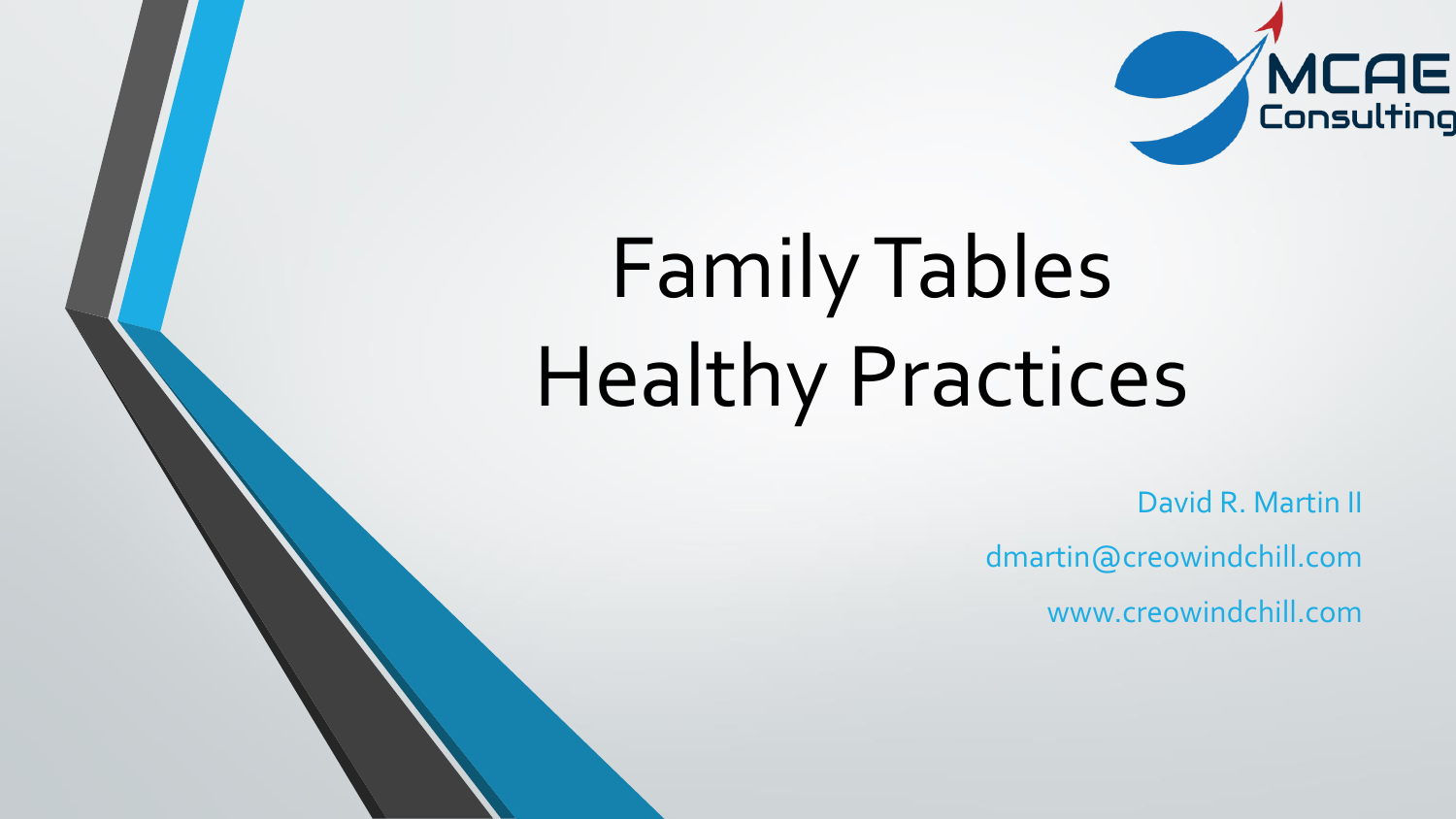## Creating the Family Table

- Prior to creating the Family Table, you should:
	- Rename features in the Model Tree, specifically the ones that will appear as a column in the Family Table.
	- Rename the dimensions that will appear in the Family Table.
	- Write Relations in the model so that model dimensions will update properly when Family Table dimensions change.
- Create an instance with the same values as the generic to avoid assembling the generic.
- Always verify a Family Table after making any changes.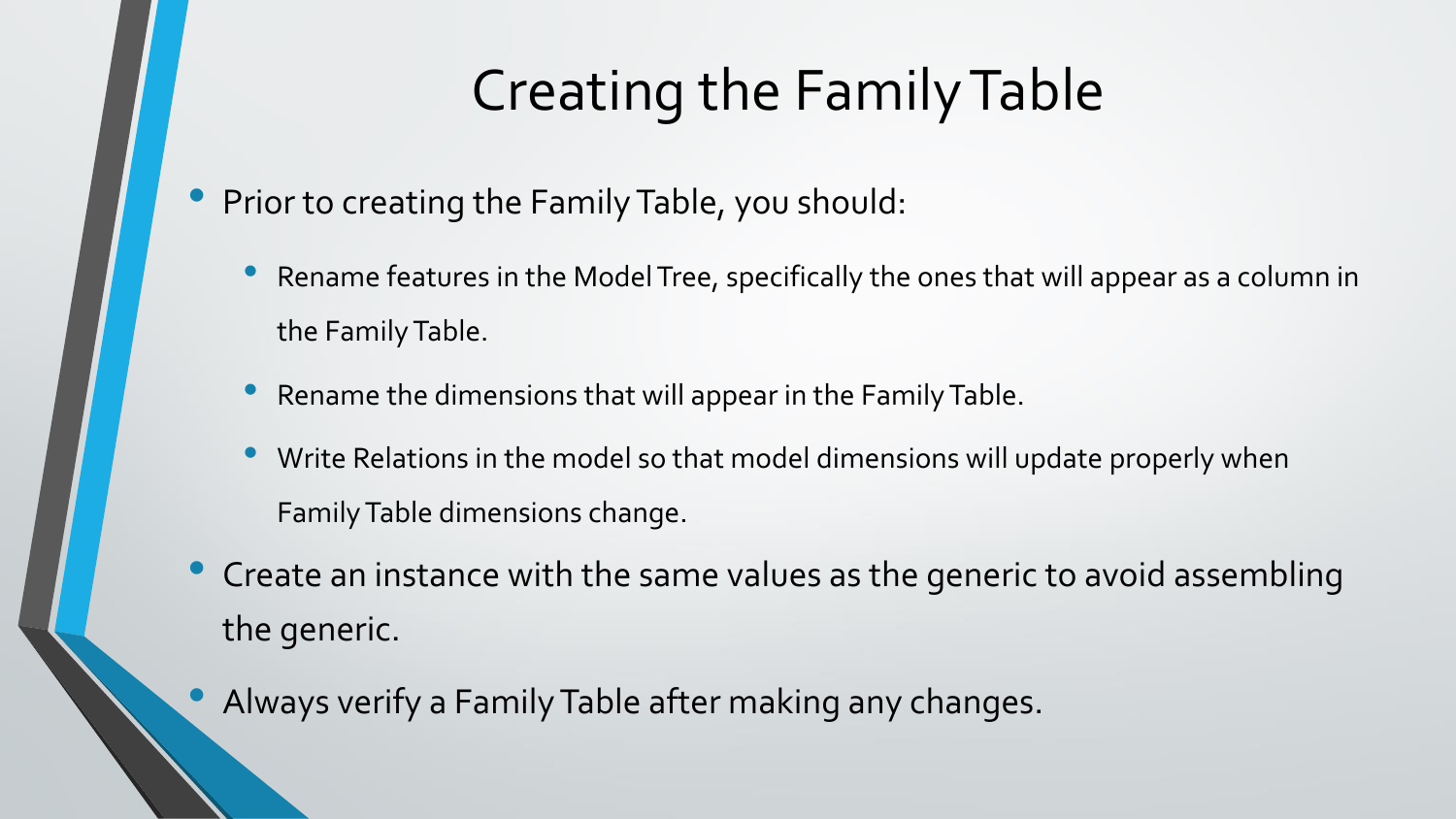## Modeling

- Never assemble the generic as a component in an assembly.
- If you aren't a sheet metal manufacturer, you really don't need to document the flat state of a sheet metal part. If you still want to, use Part Simplified Reps, not Family Tables.
- If you are making only one design variation of a part, create a part with an Inheritance Feature instead of a Family Table.
- Avoid nested Family Tables (creating a Family Table inside of an instance of a Family Table, known as an intermediate generic).